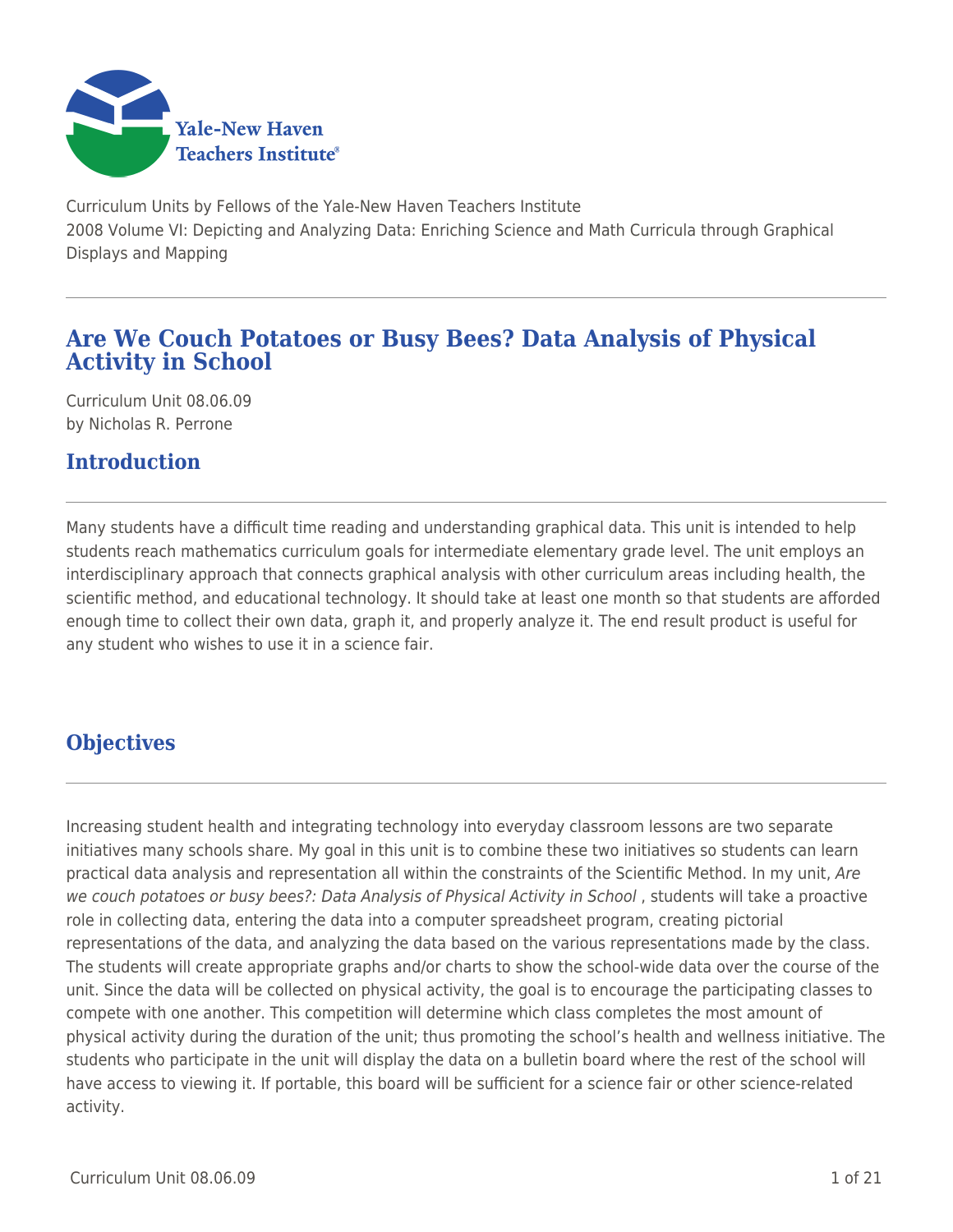## **Demographics**

The students who will work on this project are predominately African-American urban youth living in the New Haven area. The students come from families of low socio-economic levels and have little interaction with computers. They are in third grade at the Barnard Environmental Studies Magnet School. Barnard is a school that services approximately 500 Pre-K through eighth grade students. The school's magnet focus is on environmental studies; therefore, it has a strong emphasis on integrated science and math education.

Since many of the students have little computer experience, this lesson will introduce them to computers connected to the Internet. The computers will allow the students to access the most current information on data analysis, graphical representation, and physical health and wellness. In addition, this unit reaches objectives from the New Haven Public School's third grade mathematics curriculum.

## **Strategies**

In the Are We Couch Potatoes or Busy Bees? unit, students will follow the scientific method for the duration of this project. The scientific method will provide the basis for inquiry into the two main topics: data analysis/representation and physical health.

The project will begin with the students doing background research on child health, mainly physical activity; a possible additional topic could be the diet and its effect on health and well-being. This research will lead small groups of students to pick a question to analyze physical activity in the school setting. These questions may be derived from, but are not limited to, one of the following: stair climbing analysis measured in elevation as compared to a sky-rise building or mountain; distance traveled or number of steps walked measured on a map to show collective distance traveled from the school to a nearby city; inside versus outside classroom instruction; home free-time analysis of television, video game, or computer usage compared to amount of active play time; minutes doing Yoga compared to participants' perceived stress level; length of instructional time between physical activities; and so on. Other topics may include analysis of diet while eating school breakfasts and lunches; however, diet is not the primary focus of this unit.

At the conclusion of this initial background research, small student groups will decide on a hypothesis statement. They will declare an educated prediction about what they expect will be the result of their research. For example, a group researching Yoga and how it may help reduce stress might hypothesize, "If we participate in Yoga every day, we will feel less stress." During the experiment, the students could determine stress levels using survey data.

With their hypothesis in mind, the students will then begin testing their prediction. At this stage of the unit, students will need sufficient training on data collection through surveys, direct observations and measurements, and other means to get the information they need. The groups will carry out the entire data collection process including creating any surveys, observation tables, and/or measurement-reporting tables by other students.

When sufficient data are available, even if the data collection is ongoing, the students will begin to organize

#### Curriculum Unit 08.06.09 2 of 21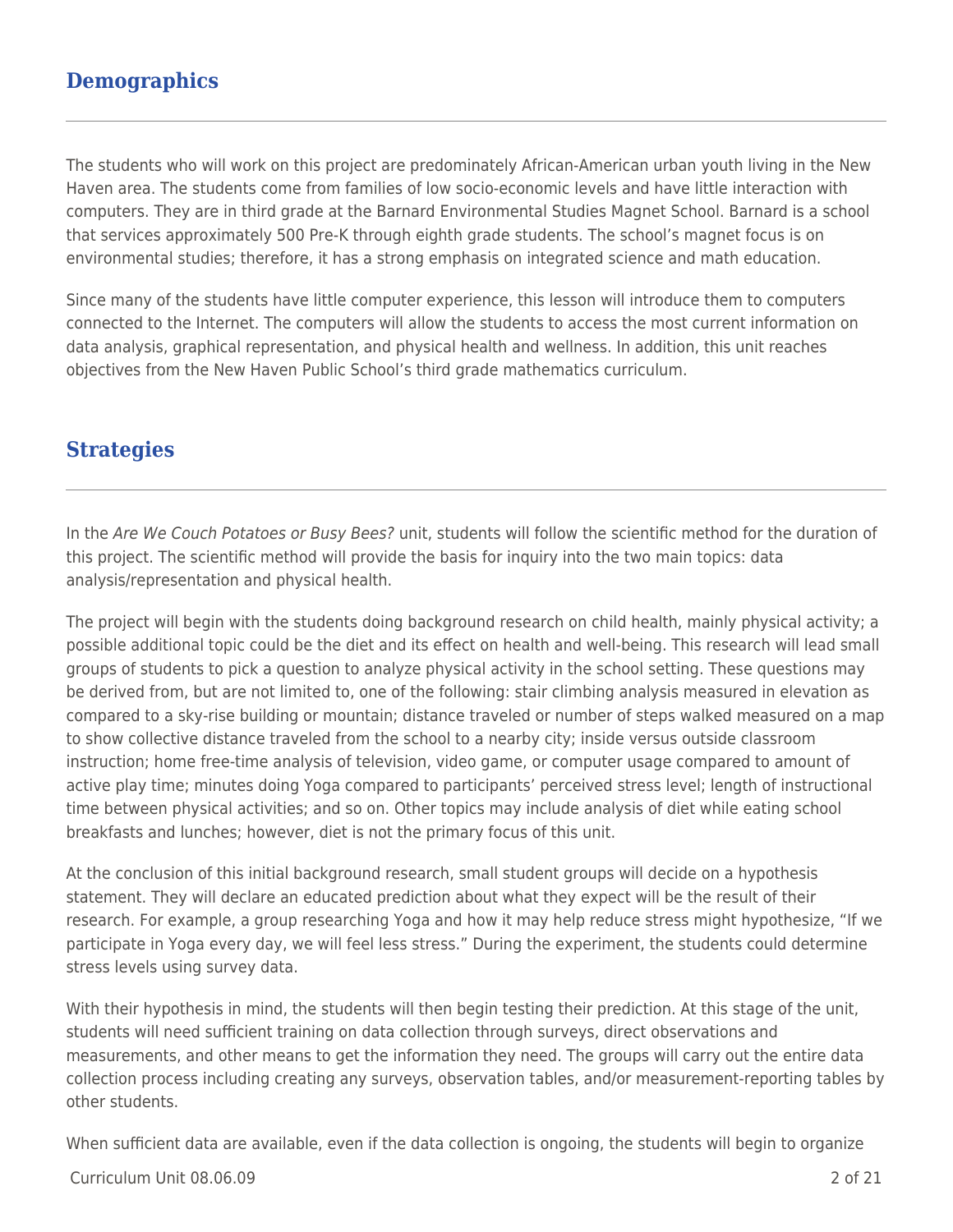the data into structured tables. Each group will transfer this data onto a computer spreadsheet program that is familiar to the group. Training on the use of any preferred spreadsheet program is important for students to realize success. The organized data in table form will then be converted to various graphs. With the aid of the teacher and other students, if possible, the students will analyze their graphs in an effort to draw conclusions about what they discover. This previous step requires much guidance for the students since the bulk of the data analysis goes on during this stage.

Last, and arguably most important, is the reporting results stage. The student groups will take their graphs, typed conclusions, and any other pertinent artifacts from their project and create a working bulletin board or project board. The purpose of this board is to present their conclusion in a clear format to any person who reads it; therefore, they must tailor their graphs to fit what various age groups may be able to understand. For instance, a Kindergartener may not be able to understand what information might be identified on a doublebar graph, but he may be able to understand a pictograph version of that same information.

By the time each student group finishes, the students will have working boards to be able to present to their classes or even use in a science fair. Through the use of the Scientific Method, the students gain knowledge about data analysis and graphical representation, physical health and well-being, and scientific inquiry -- it is a fully integrated approach to learning.

The Scientific Method:



### **Figure 1: Scientific Method diagram in cycle formula**

 $C$ urriculum Unit 08.06.09  $\qquad \qquad$  3 of 21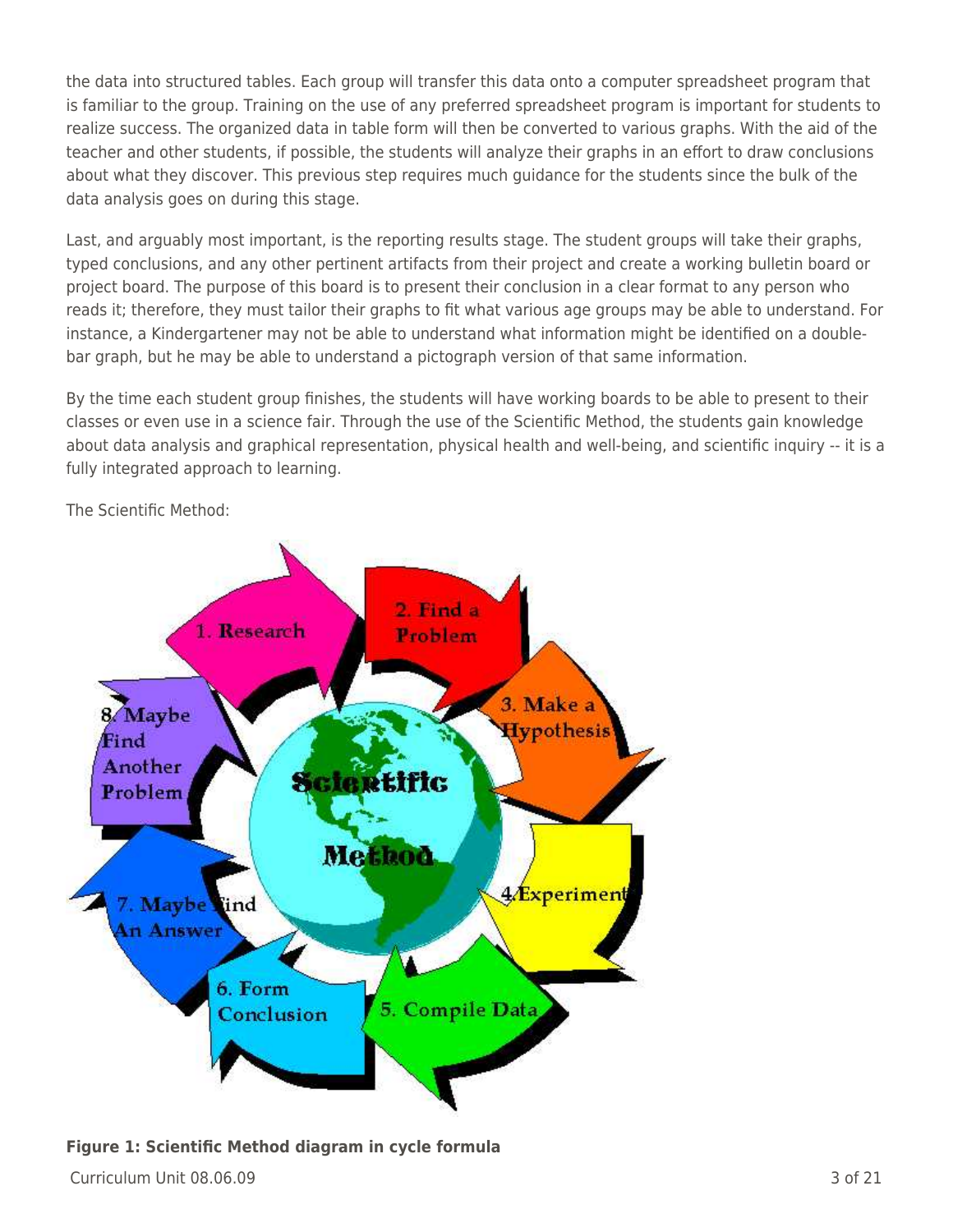During this stage the student groups will conduct background research on child health and, in particular, physical activity in school. If the teacher and student group so choose, research may be done on diet and its effect on health and well-being.

An article entitled, "Active Education," produced by a program of the Robert Wood Johnson Foundation, summarized over forty research studies that looked at children's health, physical activity, and/or academic performance. The article stated that nearly 25 million children and teens are overweight or obese and that physical activity is linked to causing this epidemic. Estimates also indicate that only 4.6 percent of schools provide daily physical activity -- elementary schools were 3.8 percent, middle schools were 7.9 percent, while high schools dropped to 2.1 percent (See Fig. 2). 2



Figure 2: A graph of the percent of schools offering daily physical activity

The major finding of these studies was that, "Students whose time in [Physical Education] or school-based physical activity were increased maintained or improved their grades and scores on standardized achievement tests, even though they received less classroom instructional time than students in control groups." <sup>3</sup>

A study published in The Physical Educator , attempts to clarify these previous findings that physical activity directly affects academic achievement in a positive way. The article points out that many studies have revealed a connection between students who participate in physical education on a regular basis and their academic performance; however, the authors of the article cannot justify that physical education directly improves academic achievement of students. They do state that physical education benefits motor skills and health. The article suggests that, "physical education programs should not be advocated as a means to promote academic achievement in students." 4 In the very same issue of The Physical Educator, a separate article argues that physical education and activity should be integrated into other subject areas so that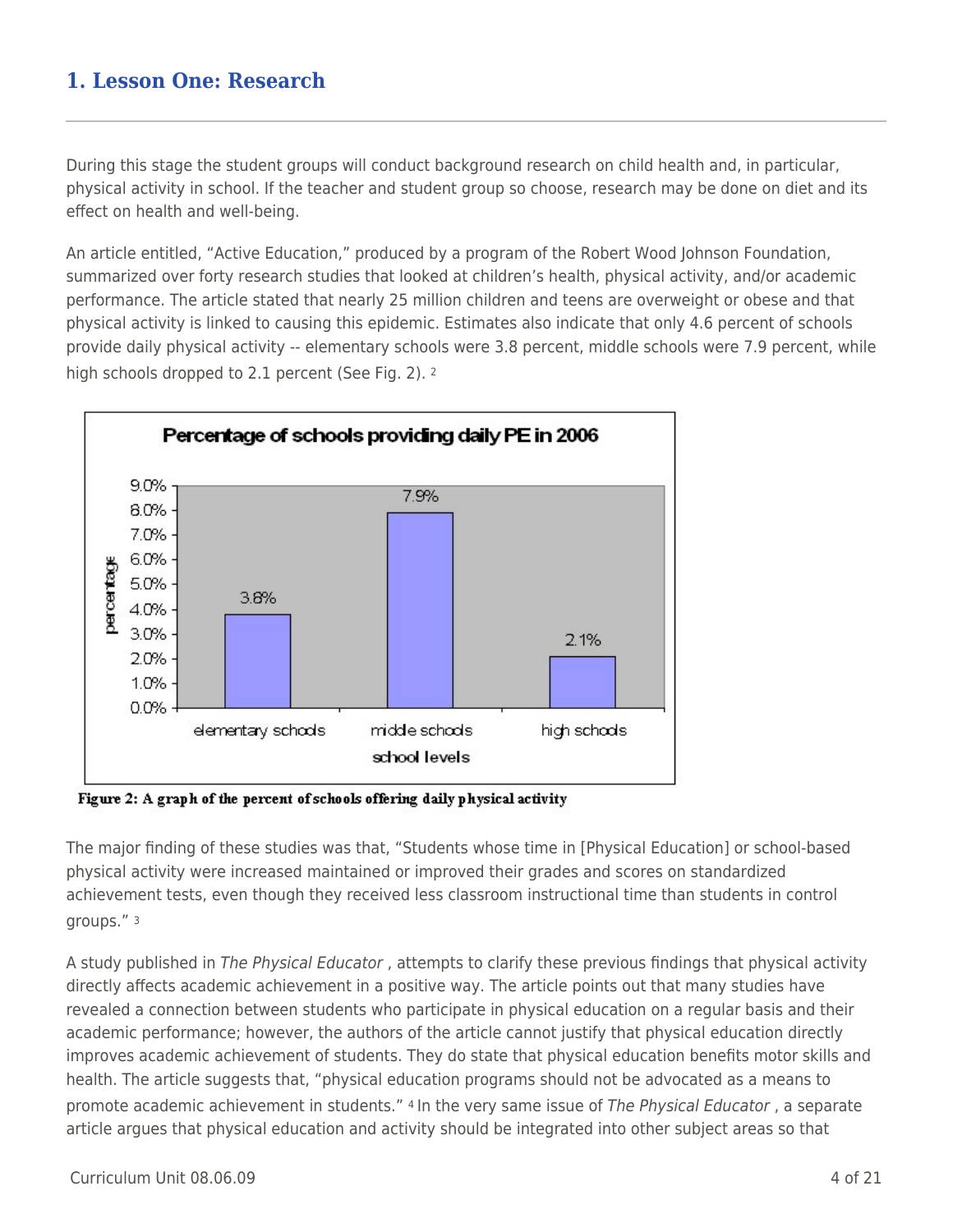students will get daily physical activity. The author of this article states that, "it has been found that exercise triggers the production and flow of BDNF (a brain-derived neurotrophic factor)…with increased BDNF circulating in the brain, a greater amount of neurons are able to exchange and retain information, enabling individuals to understand, comprehend, remember, and retrieve more information and at a quicker rate." <sup>5</sup> Therefore, if each author's findings are taken into consideration, one might conclude that mere physical activity is only the first stepping stone to increased academic performance. The answer to improving scores relies upon the integration of physical activity in the presence of learning. This finding is essential for teachers of this unit to convey to students before the problem-finding stage begins.

In this lesson, the teacher should provide computers with Internet access so that students can visit some of the various websites listed in the Resources section of this unit. The teacher should save each site as a link in the Internet browser so the students can jump right to the articles to read. Using a *lig-Saw* strategy, the teacher might divide up the articles so each student group is in charge of reading and presenting one. When the reading time is through, each group would then report back to the class on the information they learned from the article.

# **2. Lesson Two: Finding a Problem**

During the research component, the teacher must guide the students to produce one question that they would like to analyze. Students may have a difficult time creating a focused question during their research since they will probably be looking at a great deal of information. It is the teacher's responsibility to make sure the resulting question contains only one variable to analyze; too many variables will complicate the data collection stage and will confuse the end conclusion. For example, a group might want to research how much a couple classes walk during a month of school. They may want to analyze the number of steps they take, the distance they travel, and how many shoes get worn out. In this case, the teacher may want to step in and help the group decide to measure number of steps or distance-traveled ideas since students might not wear out their shoes in one month of school walking. The teacher should also frame an example question like, "In one month, will my class walk far enough to to reach New York City?"

In this stage, the teacher must ask guiding questions to facilitate true scientific investigation and inquiry. An example question he/she might ask would be, "In what ways will your group be able to figure out how far your class has walked during your month?" The students must brainstorm about their topic by writing down or discussing what they are interested in investigating. The next step is to list the things that could be changed or varied as well as the things that could be measured or observed. From this discourse, the problem will develop. 6 Continuing with the class walking example, the students will change the distance the class walks by encouraging the teacher to take them outside for lessons or asking other students to walk to school instead of taking the bus. This group might ask the physical education teacher for pedometers to count the number of steps each student takes each day. The group could figure out what each student's step distance is equivalent to in feet or meters. By adding up all the steps, the group could then calculate the distance of each student by multiplying his/her step distance. Adding up all of the students would then give the group a total distance. The data table below shows an example of what these numbers might look like: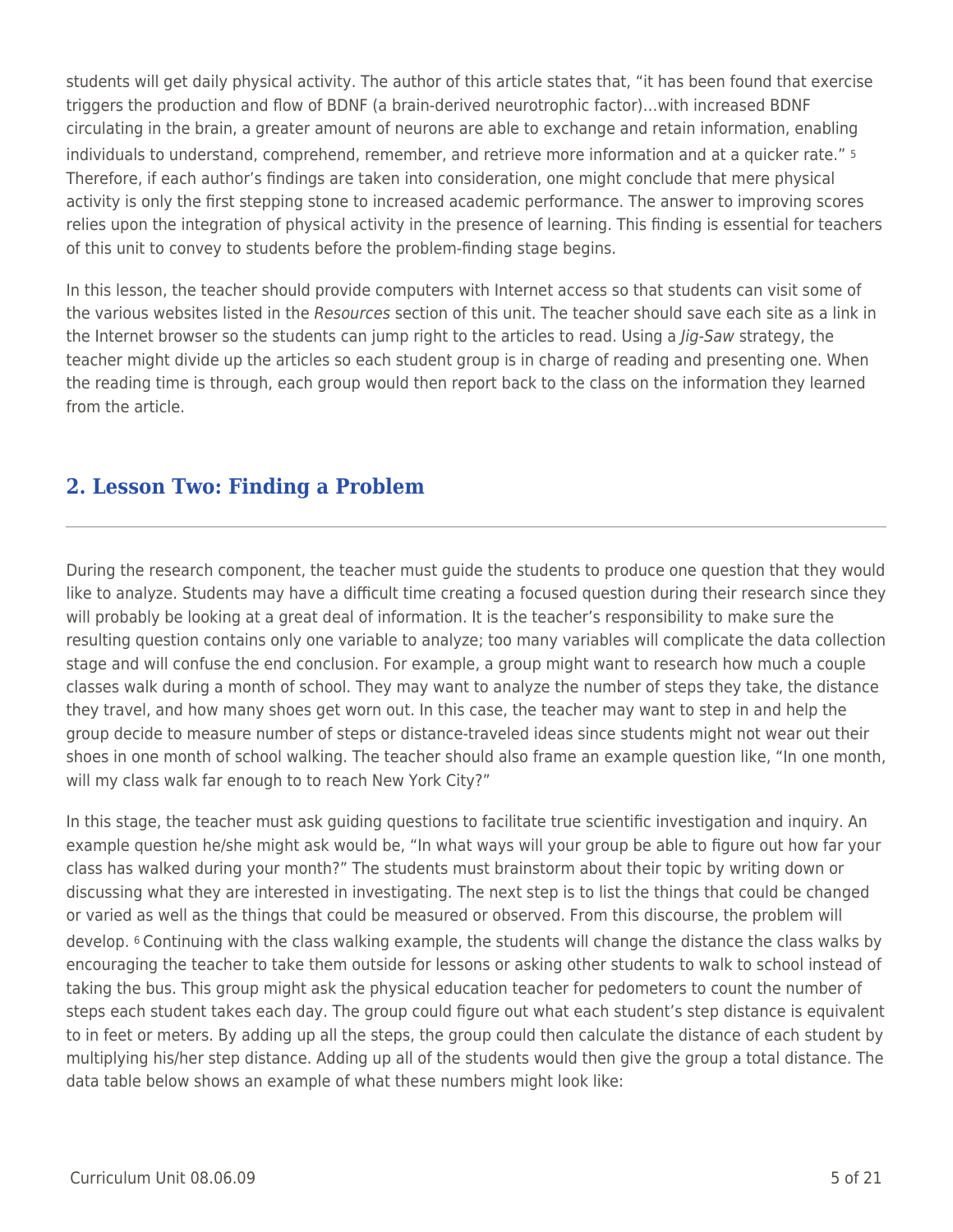| Student              | Number of      |    | Step             |     | Total    |  |
|----------------------|----------------|----|------------------|-----|----------|--|
| Name                 | Steps traveled |    | Distance         |     | Distance |  |
| Suzie Q.             | 134            | Х  | 0.5 <sub>m</sub> | $=$ | 67.0 m   |  |
| Jim D.               | 121            | Х  | 0.8 <sub>m</sub> | $=$ | 96.8 m   |  |
| Frank L.             | 218            | Х  | 0.6 <sub>m</sub> | $=$ | 130.8 m  |  |
| Sally B.             | 243            | Х. | 0.4 <sub>m</sub> | $=$ | 97.2 m   |  |
| Group TOTAL: 391.8 m |                |    |                  |     |          |  |

**Figure 3: Walking distance data table example showing a total of nearly 400 meters of distance traveled by the combined-efforts of four students**

## **3. Lesson Three: Creating a Hypothesis**

After each group decides on a focused problem to analyze, they must take some time to do a little more research on that one area (i.e. distance from school to New York City). That research does not need to take much time since it is merely to give the students an idea as to what might be the answer. The possible answer will enable the students to create an "If…, then…" statement (i.e. If we encourage our class to walk, then we will walk a far enough distance to reach New York City from the school). This statement becomes the hypothesis for their project. It will be answered by the data they collect. Every effort must be made to make sure this hypothesis may be adequately proven one way or the other. Again, the teacher must guide students in creating a hypothesis that analyzes only one variable. The following information will help in providing the structure in developing a solid hypothesis.

To introduce variables, it is recommended that the students formulate statements like, "I will change…", "I will measure…", "I will not change (so that it is fair)…", and "I will not measure…" in order to identify the variables of the investigation in a kid-friendly way. The next step is to identify the students' predictions of the question, "When I change…what will happen to…?" Therefore, the students must answer this statement: "Based upon this question, I predict…" 7 These sentences clauses might be given to the students in the form of an activity sheet or written on a board for them to answer in science journals.

## **4. Lesson Four: Experiment -- Collect the Data**

In this stage, the student groups will create baseline surveys and will choose a focus group to complete the surveys. The surveys should follow the following guidelines: they should be no more than five questions long, each question should quantify the data in the same way (i.e. the use of a Likert Scale is preferred), and finally each student should be able to complete the survey in one sitting. Some surveys may include perceived data based on the student perspectives; other surveys may ask more quantifiable information such as: "In school, how many minutes a day do you go outside?" To clarify, a Likert scale is defined as, "a psychometric response scale often used in questionnaires, and is the most widely used scale in survey research…[In it] respondents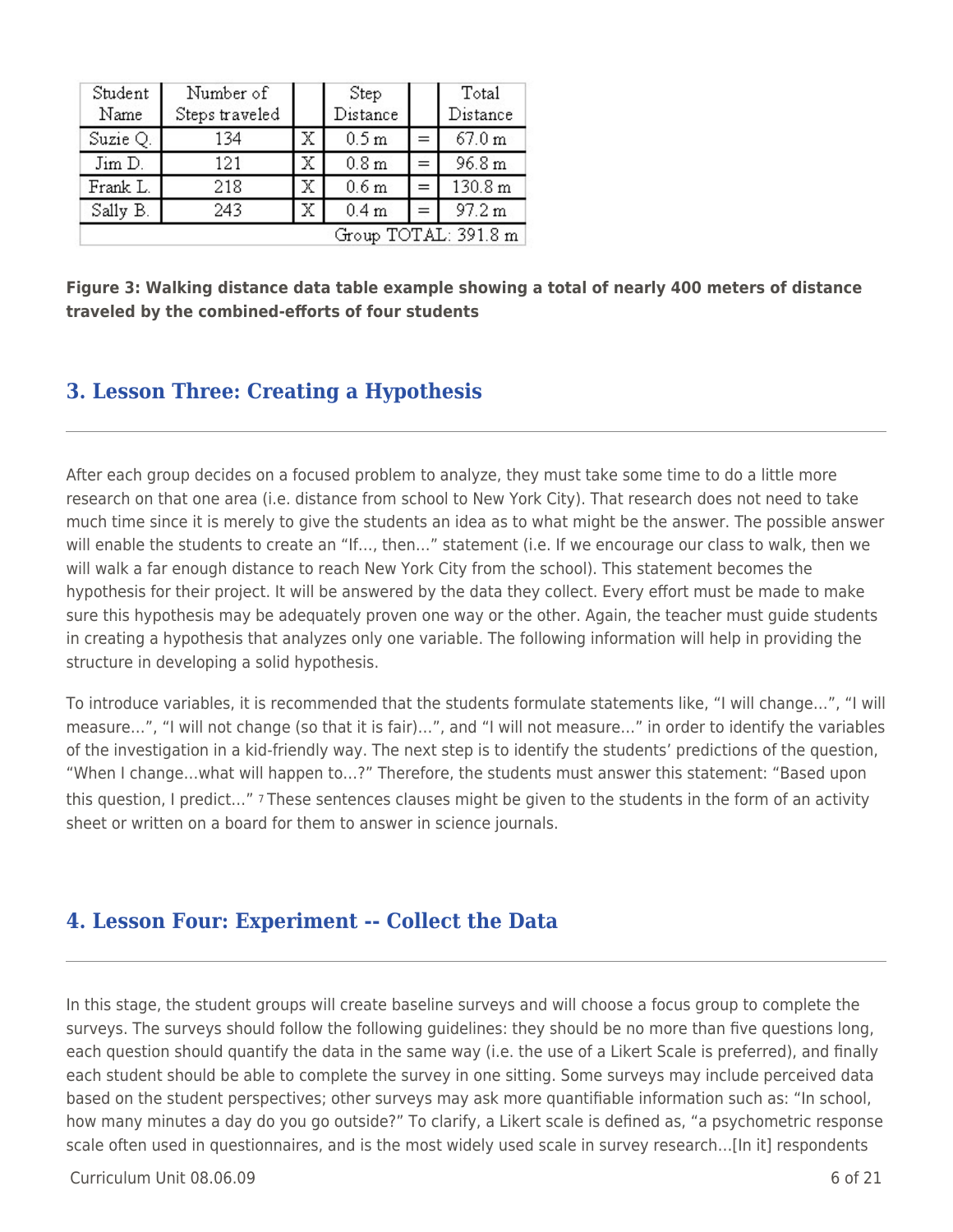specify their level of agreement to a statement." <sup>8</sup>

Likert Survey Example:

| 1. I walk a lot in school. |                                          |          |          |                      |
|----------------------------|------------------------------------------|----------|----------|----------------------|
| Strongly Agree             | Agree                                    | Not Sure | Disagree | Strongly<br>Disagree |
| Ο                          | $\circ$                                  | Ο        | $\circ$  |                      |
|                            | 2. I exercise at least 3 times per week. |          |          |                      |
| Strongly Agree             | Agree                                    | Not Sure | Disagree | Strongly<br>Disagree |
|                            | Ο                                        |          | Ο        | $\circ$              |

## **Figure 4: Example of Likert survey questions (question 1 elicits a perceived response, while question 2 elicits a quantifiable response) -- many surveys have smiley faces instead of the words; the smiley faces range from a smile to a frown and help those students who have trouble reading**

Direct observation may take place in the experimentation stage, as well. During direct observation, each student group must have a table ready-to-go to be able to record the data in a timely fashion. The student groups may consider creating tables for data collection that the focus groups can complete, as well. For instance, a class might be able to log how many steps they take during the school day -- especially if the teacher is keeping track of it with the class (please refer to *Figure 3* for an example of this table).

# **5. Lesson Five: Compile Data -- Organize the Information Visually**

Each student must decide whether they are going to collect data at scheduled check-points or at an endpoint. It is the author's opinion that this unit should be on-going and, therefore, data should be collected multiple times so that focus groups might consider improving their behaviors. This data should be logged into a computer-graphing program or spreadsheet that has graphing capability.

In this lesson, the teacher must go into detail on all the various types of graphs that must be taught in the curriculum. It will, therefore, take multiple classroom sessions. Students learn best by doing, so with each graph explanation the students should be given time to create and analyze graphs of that kind. Eventually, the student groups must decide which graph or graphs will best represent the information that they have gathered for their project. For example, the distance-walking graph might be a line graph that shows distance on the y-axis and time on the x-axis. It might also have a picture of the school near the (0,0) coordinate where the walking begins and a picture of New York City in line with the actual distance to the city. The graph would show how much farther the class has to travel to reach the goal. For an example of this type of graph, please refer to Line Graphs below.

### **Graphs & Plots**

Using the same data, students should create multiple kinds graphs to be able to reach as many students as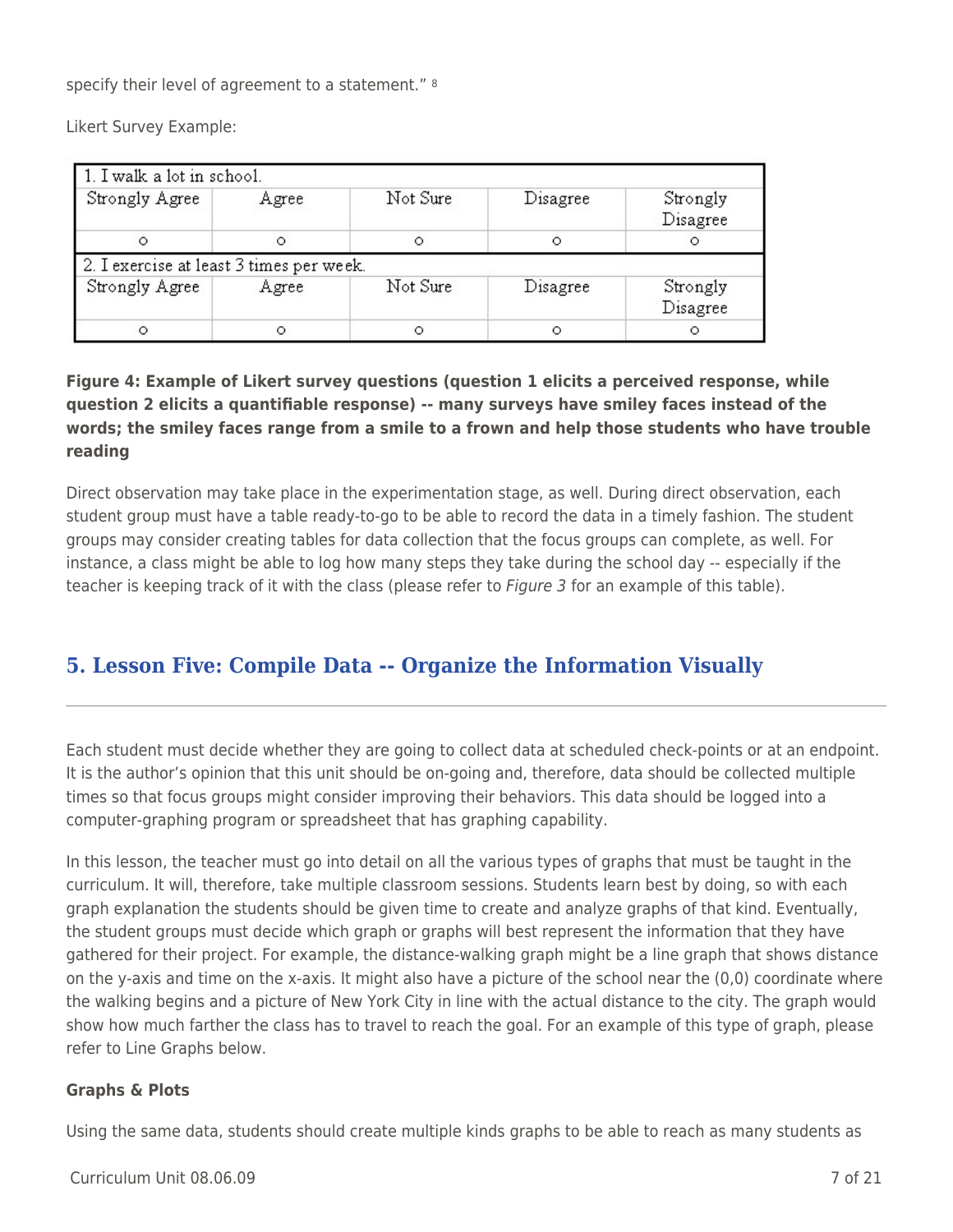they can. The younger grades will understand simpler graphs and the older grades, more complicated ones. It is important to understand the definition of graphical data first before one should expect to teach children how to best use them. As Edward Tufte explains in his book, "The Visual Display of Quantitative Information," "Data graphics visually display measured quantities by means of the combined use of points, lines, a coordinate system, numbers, symbols, words, shading, and color". <sup>9</sup>

An important factor in teaching someone how to make a graph is making sure that he/she knows the Principles of Graphical Excellence since a poorly made graph is sometimes worse than no graph at all. Tufte defines graphical excellence in the following ways: "Graphical excellence is the well-designed presentation of interesting data -- a matter of *substance*, of *statistics*, and of *design* ... [It] consists of complex ideas communicated with clarity, precision, and efficiency…[and it] is that which gives to the viewer the greatest number of ideas in the shortest time with the least ink in the smallest space." He adds that three skills must be learned in order to produce what he calls, "graphical competence," "the substantive, statistical, and artistic." Each subsequent skill adds a key element in any well-designed graph. Much of these ideas might be lost by a teacher who thinks that her students are too young for such demands; however, it is the author's belief that even the youngest of children can learn the skills to create graphical excellence. And certainly to understand a graph to its fullest, one would appreciate the data after such training. <sup>10</sup>

The book, "Math on Call," is an excellent resource for any teacher who needs support in teaching graphs as well as any student who needs a quick guide on how to create a particular graph. More details on each graph described in the next sections may be found in this book. 11 The following sections will go into detail on a series of graphs commonly part of a third grade elementary mathematics curriculum; however, it is worth mentioning that this unit is not meant to teach all of these types of graphs at one time:

### Pictograph

A "Pictograph is a way of representing statistical data using symbolic figures to match the frequencies of different kinds of data." <sup>12</sup>



Figure 5: Example of a pictograph

After reading the graph above, one can see the following results: Mrs. Fisical's class walked 5,500 steps, Mr. Active's class walked 8,000 steps, and Ms. Lazy's class walked 3,500 steps. This particular graph can be worked on as the month progresses so classes can see how many steps they are walking.

Bar Graph & Double Bar Graph

 $C$ urriculum Unit 08.06.09  $\qquad \qquad$  8 of 21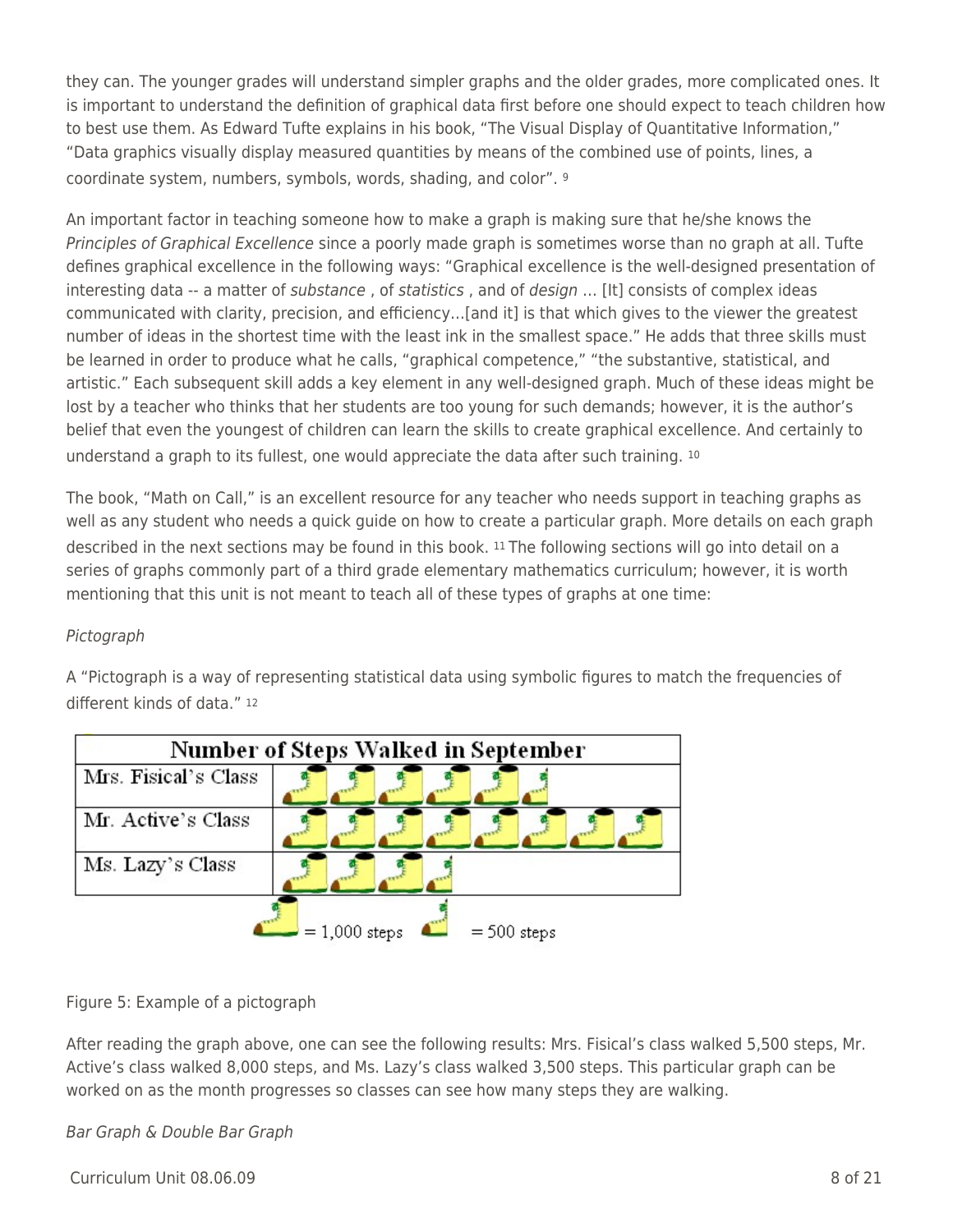A bar graph, also known as a bar chart, "is a chart with rectangular bars of lengths proportional to that value that they represent. Bar charts are used for comparing two or more values. The bars can be horizontally or vertically oriented. Sometimes a stretched graphic is used instead of a solid bar." 13 Bar graphs are useful because they display data in an easy-to-understand way.



Figure 6: Example of a double bar graph that measures inside versus outside instruction time in three classrooms

### Line Plot

A line plot is an easy way to organize data. This type of graph "consists of a horizontal number line, on which each value of a set is denoted by an x over the corresponding value on the number line. The number of x's above each score indicate how many times each score occurred." 14 In some cases, this graph may be referred to as a histogram.

|   | Number of times I did Yoga at home |              |                       |   |   |   |            |              |
|---|------------------------------------|--------------|-----------------------|---|---|---|------------|--------------|
|   |                                    | X            |                       |   |   |   |            |              |
|   |                                    | $\mathbf{X}$ |                       | Х |   |   |            |              |
|   |                                    |              | $X \mid X \mid X$     |   | Х |   |            |              |
|   |                                    |              | $X$   $X$   $X$   $X$ |   | Х |   | X          |              |
| X |                                    |              | $X$   $X$   $X$   $X$ |   | X |   | $X \mid X$ | $\mathbf{X}$ |
|   |                                    |              |                       |   | 7 | 8 |            |              |

Figure 7: Example of a line plot that measures the number of times individual students practiced Yoga at home

 $C$ urriculum Unit 08.06.09 9 of 21 Line Graph & Double Line Graph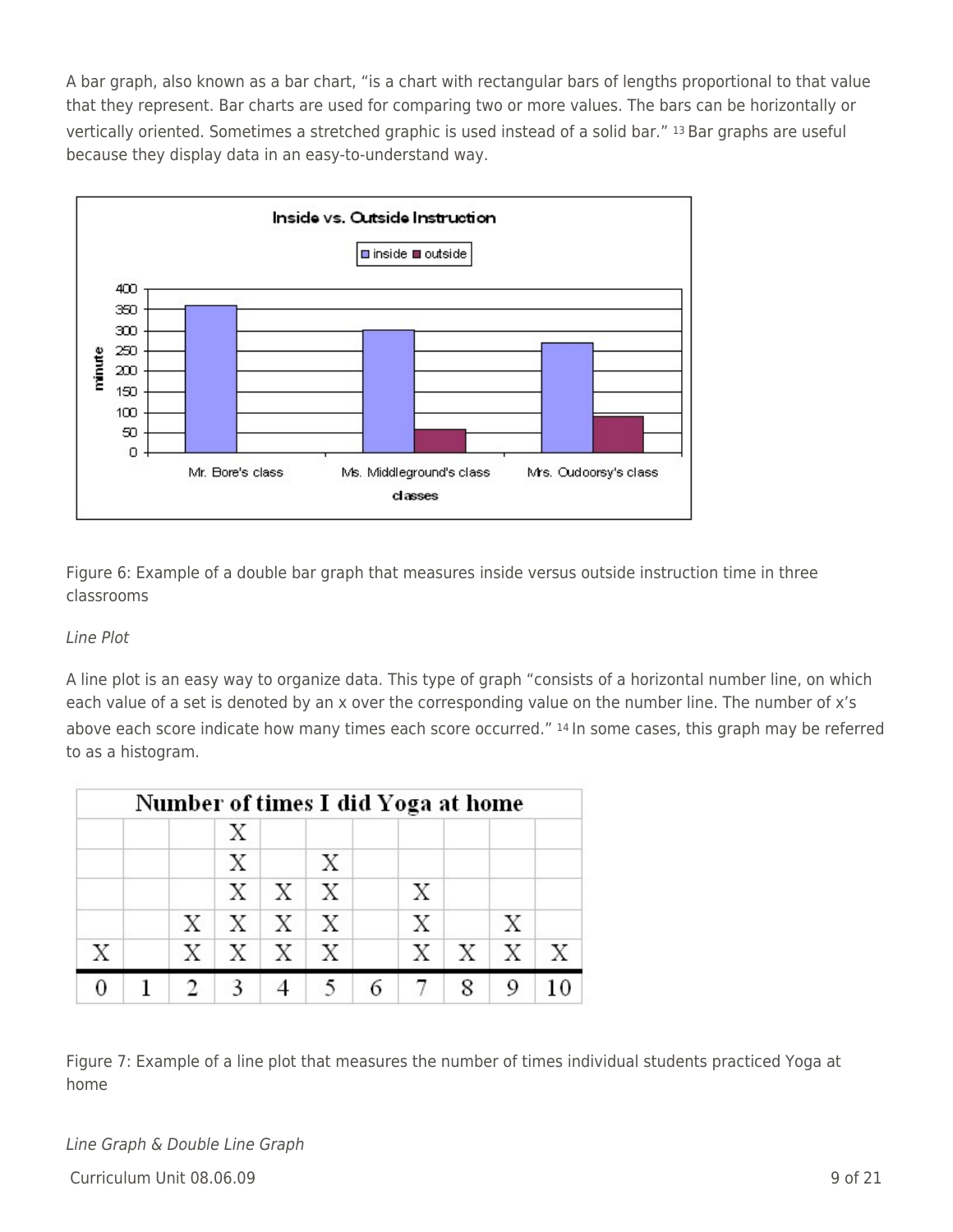"Line graphs compare two variables. Each variable is plotted along an axis. A line graph has a vertical axis and a horizontal axis." 15 In many cases, the x-axis in a line graph denotes time.



Figure 8: Example of a line graph showing the distance traveled by foot while walking in school

## Pie Chart

Pie Charts, also known as circle graphs, display percentages and are used to compare different parts of the same whole. 16

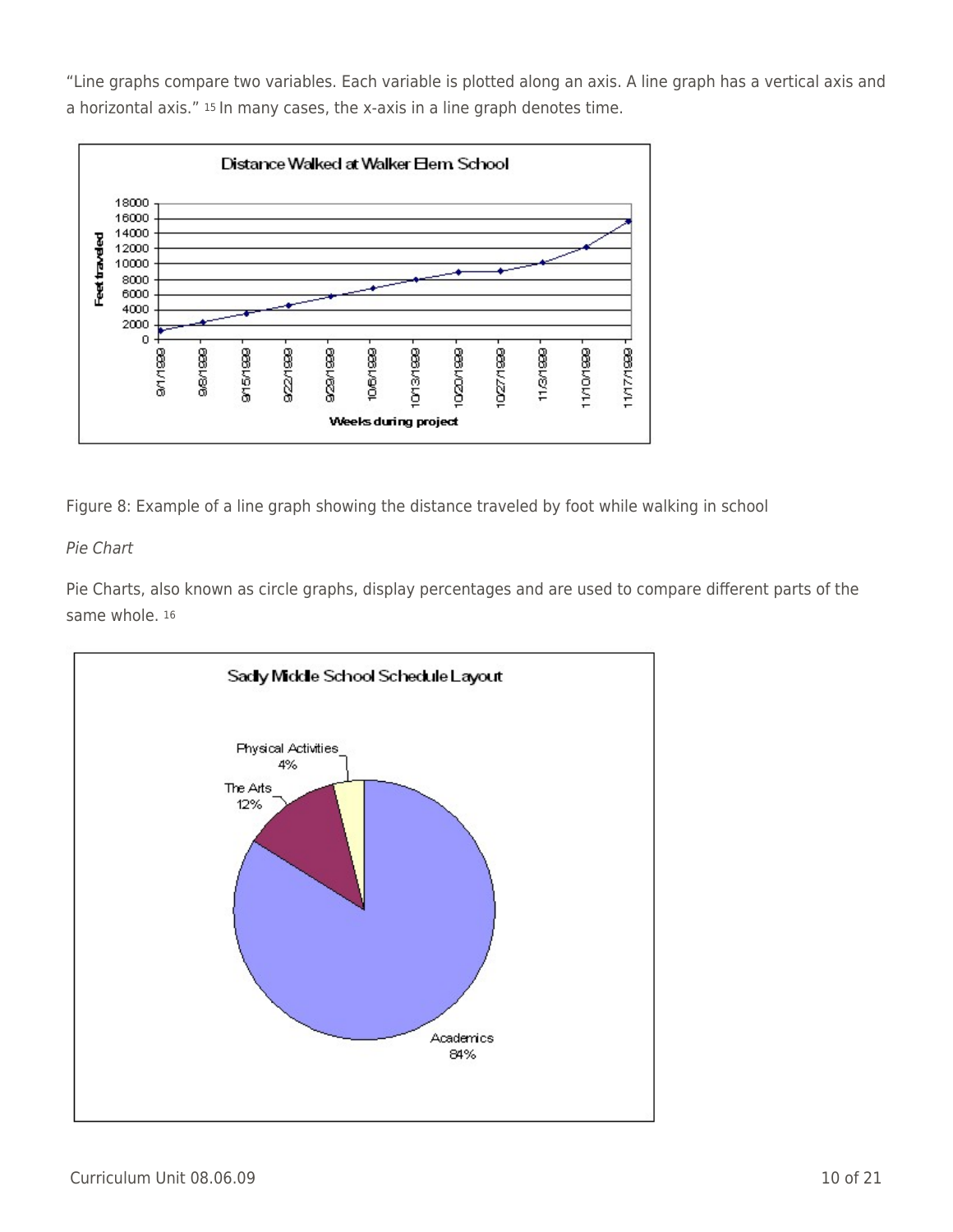### **Figure 9: Example of a pie chart that divides up the schedule of activities for an average week at Sadly Middle School**

### Scatter Plot

The scatter plot is similar to the line graph; however, the purpose of the scatter plot is to show how much one variable is affected by another. This relationship is called their correlation. If both X and Y variable increase together the variables are said to have a positive correlation. If one increases while the other decreases, the variables are said to have a negative correlation. <sup>17</sup>



Figure 10: Example of a scatter plot comparing active versus inactive play for "example" high school seniors while at home; the middle values suggest a positive correlation between active and inactive play when calculating total amount of play time

## Stem-And-Leaf Plot

The stem-and-leaf plot is similar to the line plot; however, the number line is usually vertical and digits are used instead of x's. <sup>18</sup>

Consider that a class measures student heart rates after physical activity; the raw data of such an event might look something like the following list after ordering the beats per minute from least to greatest:

61, 84, 86, 88, 92, 99, 99, 99, 113, 114, 121, 122, 124, 124, 127, 129, 138, 144, 147, 148, 151

A stem-and-leaf plot takes this raw data and organizes it in a way that visually makes more sense. This type of plot also makes finding mean, median, and mode much easier than looking at a random list of data. For example, just from looking at the stem-and-leaf plot one can see that the mean of this data will be somewhere around 115; the actual mean is 114.8. The median is 121. The mode is 99. A stem-and-leaf plot can also be a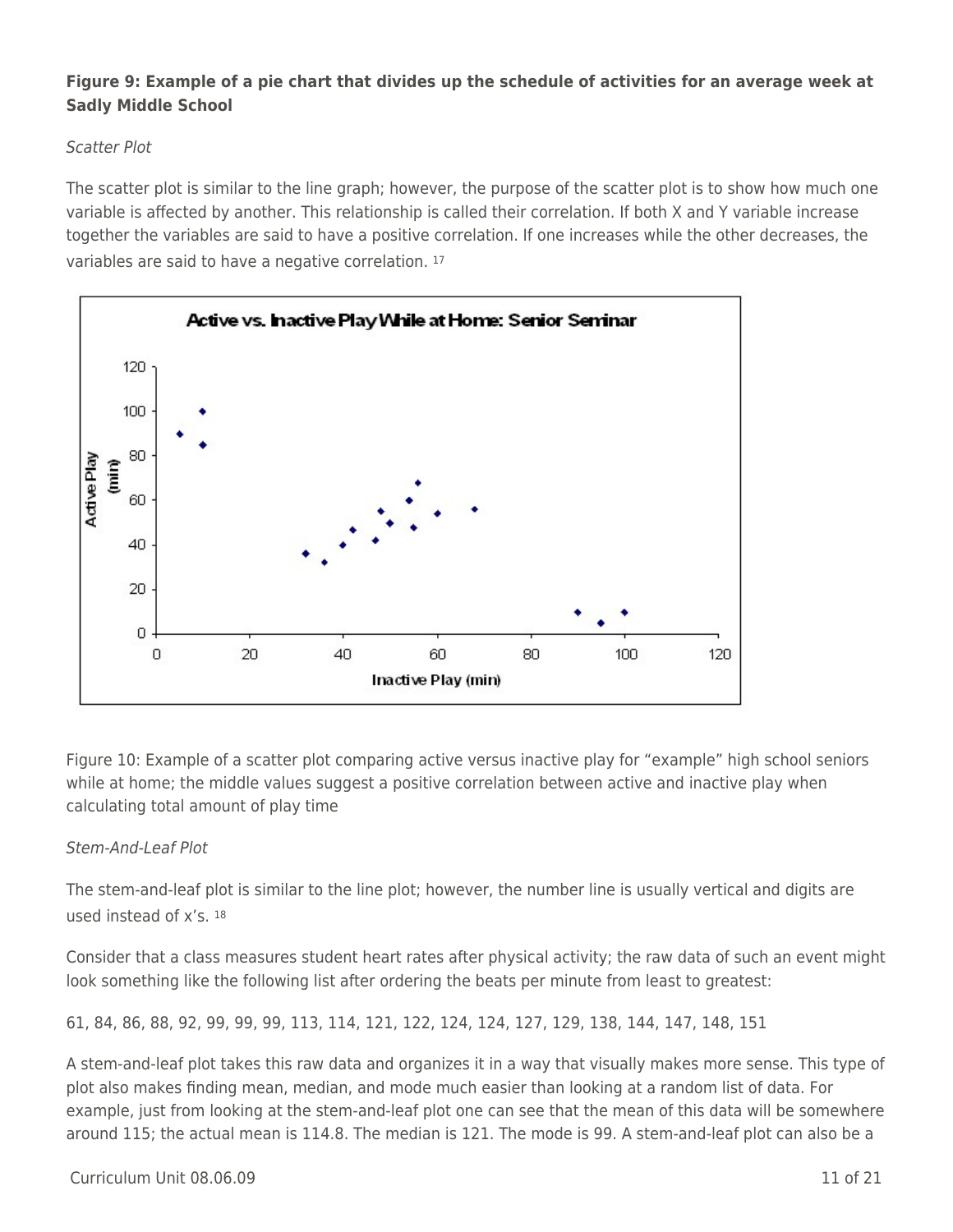quick paper and pencil display of data while preserving all data points.

| Student Heart Rates after doing 1<br>minute of jumping jacks |        |  |  |  |
|--------------------------------------------------------------|--------|--|--|--|
| Stem                                                         | Leaf   |  |  |  |
| 6                                                            | 1      |  |  |  |
| 7                                                            |        |  |  |  |
| 8                                                            | 468    |  |  |  |
| 9                                                            | 2999   |  |  |  |
| 10                                                           |        |  |  |  |
| 11                                                           | 34     |  |  |  |
| 12                                                           | 124479 |  |  |  |
| 13                                                           | 8      |  |  |  |
| 14                                                           | 478    |  |  |  |
| 15                                                           |        |  |  |  |

 $Key: 6 | 1 = 61$ 

**Figure 11: Example of a stem-and-leaf plot that shows a class' breakdown of heart rates after physical activity**

# **6. Lesson Six: Forming Conclusions**

After looking at a graph, students may find it difficult not to draw a conclusion. Since many of the groups will be creating on-going graphs, the act of analyzing the data will also be on-going. Depending on the level of the students working on the project, the teacher will need to model appropriate ways to extract conclusions from a graph.

In this lesson, the teacher must provide real-life examples of graphs in newspaper and magazine print form. With many examples of different types of graphs, the teacher will be able to address each of the curricular areas. Occasionally, printed graphs do not follow the same rules as are taught in school. The teacher should decide whether or not to address this issue. Students talk with each other during this activity because it will get them thinking more about analyzing graphs. After time has been given for dialogue and discussion, have groups present their discoveries to the rest of the group. If each group has different graphs, the teacher must plan a way that the whole class will be able to see each graph clearly during the presentation stage.

### **Reporting Project Results**

The students will want to report the results in some way so that the focus groups will be able to see the data. Most notably, the students may want to consider displaying the same data set in multiple ways. The "National Council of Teachers of Mathematics (NCTM) Standards encourages teachers and students to explore multiple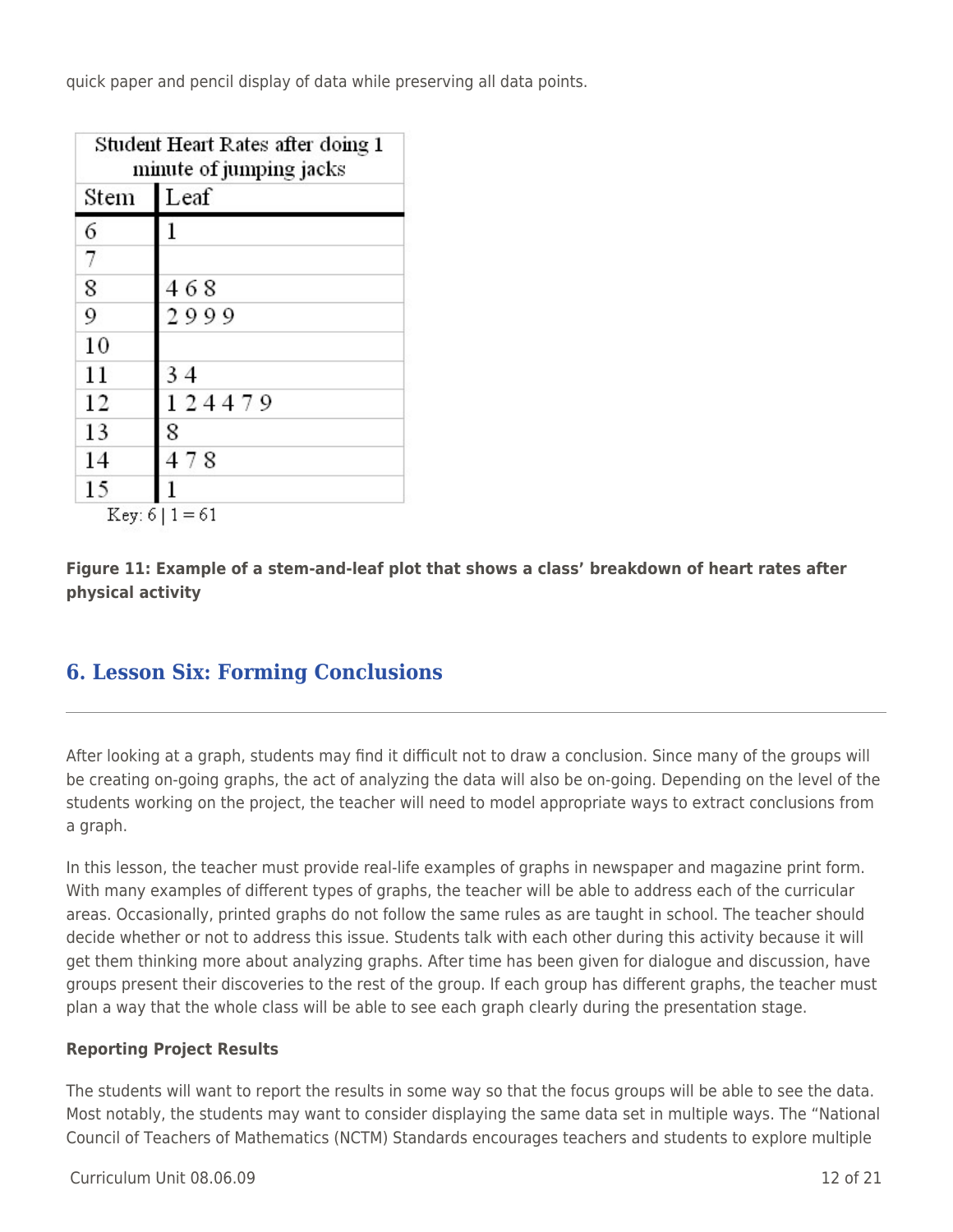approaches and representations when engaging in mathematical activities." 19 Thus providing a bar graph as well as a pictograph may encourage students from multiple grade levels and skill levels to understand and interpret the information.

An interactive bulletin board located in a convenient spot in the school is the ideal way to report results, especially since the goal is to promote physical activity -- classes will inadvertently want to compete to improve their physical activity. Another way to report the results would be for each group to create a project board (i.e. science fair-type tri-fold board). This type of board is ideal for any student group who needs to be able to transport their results to multiple locations in a school and even to a science fair.

Teachers should encourage students to present their findings to their classes as well as any focus groups who might be interested in the results. An ideal setting would be an assembly with the whole school where the students could present their results and have the greatest impact.

### **Steps 7 & 8. Finding an Answer or another Problem**

Depending on each student group's findings, their last step may differ. Some groups will find an answer to their hypothesis thus proving it correct or false. Other groups will find that their hypothesis only produces another problem. Either way, the teacher's responsibility is to point out that the Scientific Method is usually an on-going process; very few times do scientists come to an end point in their research and experimentation. The idea for this unit is for students to learn appropriate ways to improve their health and well-being as well as a graphical way to analyze the improvement.

# **Classroom Activities**

The classroom activities are explained throughout the unit; however, a set of activity sheets immediately follow this section. In these activity sheets, the students go through a microcosmic example of the whole unit: they complete pre- and post-surveys, fill out data tables, create a double-bar graph, analyze the data, and do so in a scientific method process.

## **How do our heart rates change from resting to jogging?**

**Pre-Survey** -- circle your response that best matches how you feel right now:

|                       | 1.) I am aiert and ready to learn. |          |                 |                   |
|-----------------------|------------------------------------|----------|-----------------|-------------------|
| <b>Strongly Agree</b> | Agree                              | Not Sure | <b>Disagree</b> | Strongly Disagree |
|                       |                                    |          |                 |                   |

#### $1 \times T$  am about and reader to 1.

### 2) Lam thinking clearly

| <b>Strongly Agree</b> | Agree | Not Sure | Disagree | <b>Strongly Disagree</b> |
|-----------------------|-------|----------|----------|--------------------------|
|                       |       |          |          |                          |

## **Background Information:**

Your carotid artery is the artery that brings blood from your heart to your brain. It pulses each time your heart beats. To feel your pulse, put your index and middle fingers together, place the fingertips directly under your

 $C$ urriculum Unit  $08.06.09$  13 of 21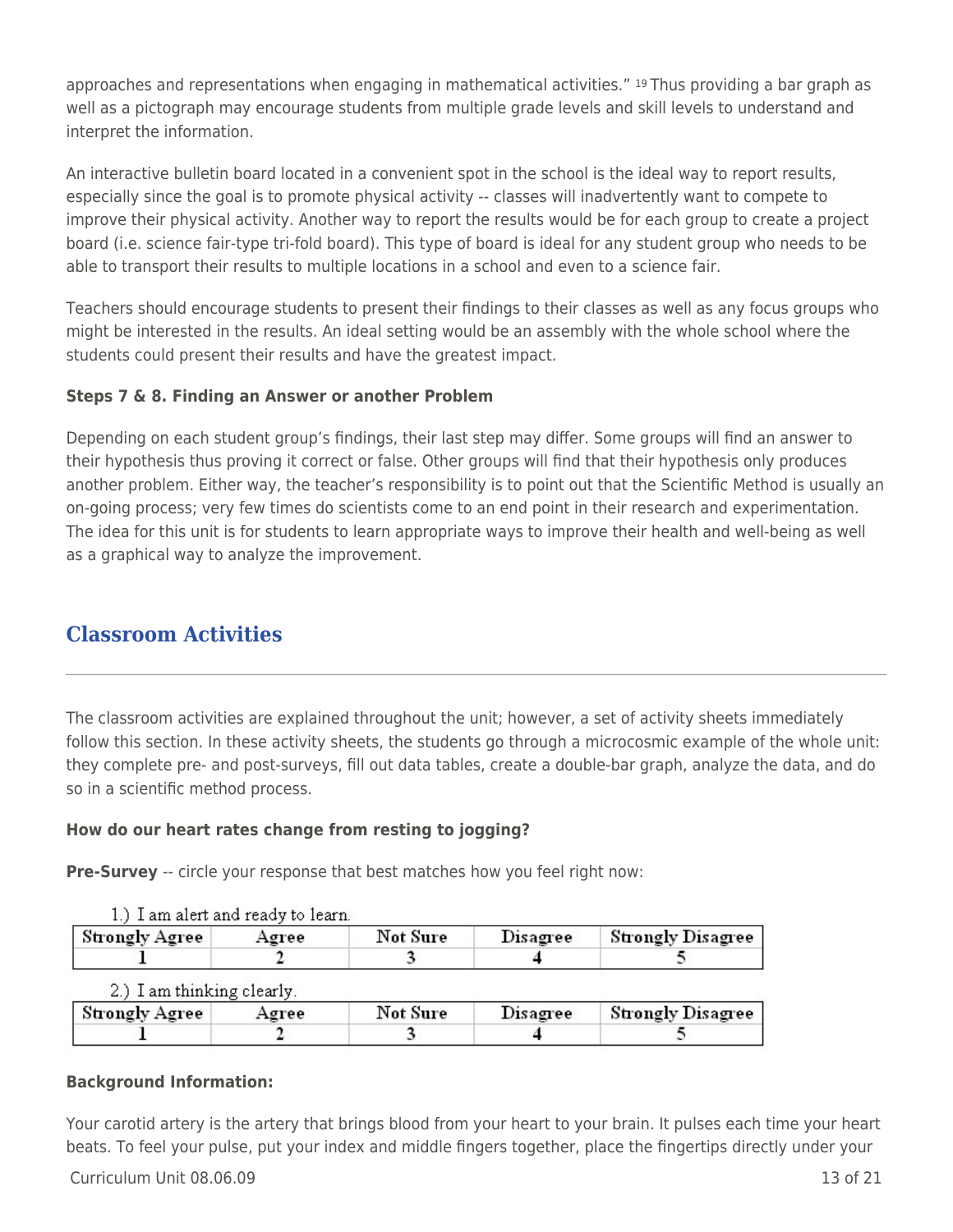ear, and then slide them down until they're right under your jawbone. If you press lightly, you'll feel the pulse. Make that you don't press too hard; you should push just enough to feel the pulse. If you don't find it, try a different spot.

### **Activity:**

- 1. Count the number of heart beats in one minute while you are sitting at your desk
- 2. Write the number on line 1 of the **Resting Data Table**
- 3. Find the results of four other students and write them in on lines 2-5
- 4. Tell a partner what you think will happen to your heart rate when you start jogging hypothesis
- 5. Begin jogging in place
- 6. When your teacher tells you, begin taking your pulse again
- 7. Write the number on line 1 of the **Jogging Data Table**
- 8. Find the results of four other students and write them in on lines 2-5

| Resting Data Table   |                          | Jogging Data Table   |                   |  |  |  |
|----------------------|--------------------------|----------------------|-------------------|--|--|--|
| <b>Student Names</b> | <b>Beats</b><br>per min. | <b>Student Names</b> | Beats<br>per min. |  |  |  |
|                      |                          |                      |                   |  |  |  |
|                      |                          |                      |                   |  |  |  |
| 3                    |                          |                      |                   |  |  |  |
| $\overline{4}$       |                          |                      |                   |  |  |  |

Graph Your Results -- Complete this double-bar graph by shading in the correct number of boxes for each student; use one color for **Rest** and another for **Jog**

5)

**Title:\_\_\_\_\_\_\_\_\_\_\_\_\_\_\_\_\_\_\_\_\_\_\_\_\_\_\_\_\_\_\_\_\_**

5)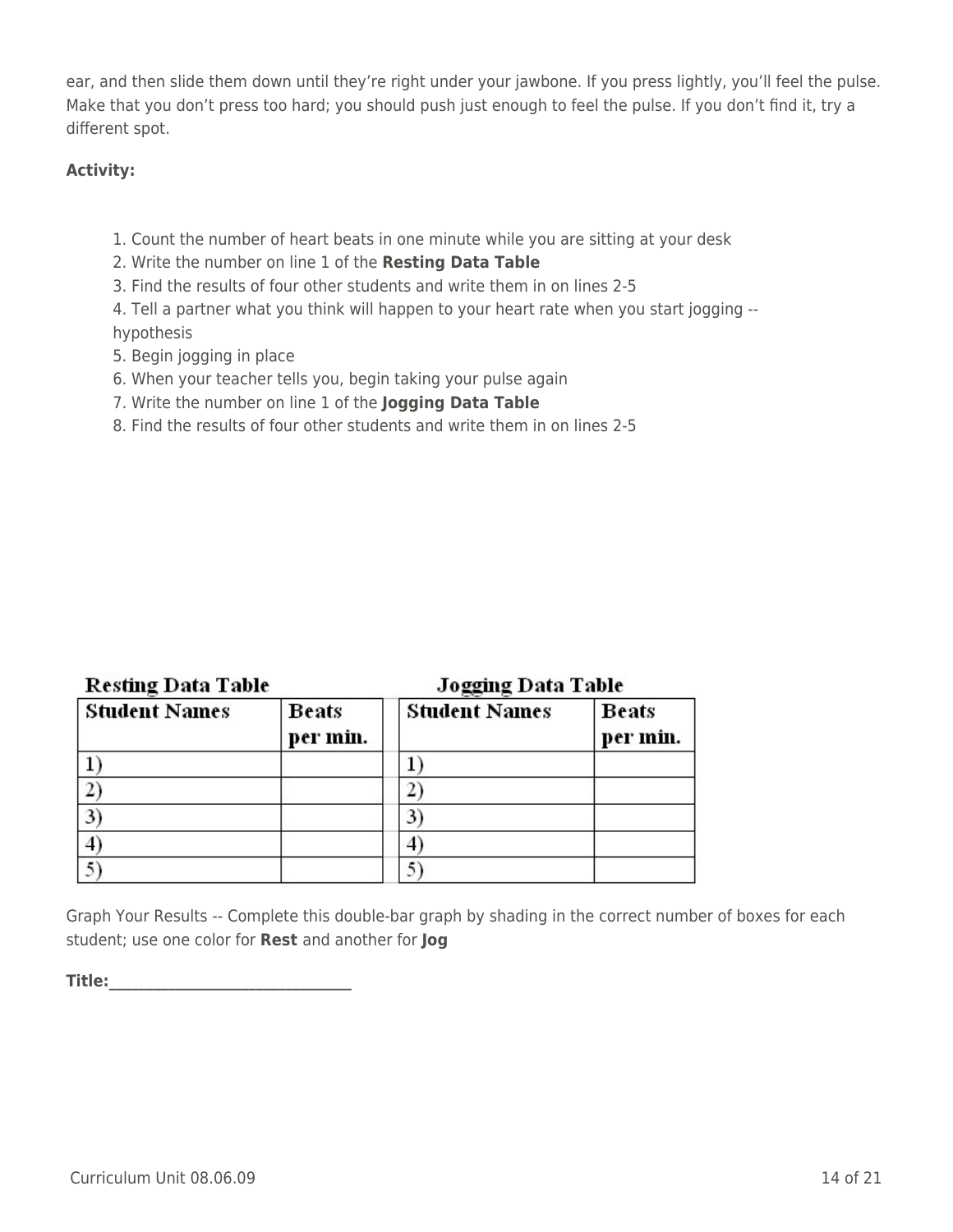| В           | 200             |        |          |           |          |           |          |           |          |           |                  |
|-------------|-----------------|--------|----------|-----------|----------|-----------|----------|-----------|----------|-----------|------------------|
|             | 190             |        |          |           |          |           |          |           |          |           |                  |
| e           | 180             |        |          |           |          |           |          |           |          |           |                  |
| a           | 170             |        |          |           |          |           |          |           |          |           |                  |
| t           | 160             |        |          |           |          |           |          |           |          |           |                  |
|             | 150             |        |          |           |          |           |          |           |          |           |                  |
| S           | 140             |        |          |           |          |           |          |           |          |           |                  |
|             | 130             |        |          |           |          |           |          |           |          |           |                  |
| p           | 120             |        |          |           |          |           |          |           |          |           |                  |
| $\mathbf e$ | 110             |        |          |           |          |           |          |           |          |           |                  |
|             | 100             |        |          |           |          |           |          |           |          |           |                  |
| r           | 90              |        |          |           |          |           |          |           |          |           |                  |
|             | 80              |        |          |           |          |           |          |           |          |           |                  |
| m           | 70              |        |          |           |          |           |          |           |          |           |                  |
|             | 60              |        |          |           |          |           |          |           |          |           |                  |
| i           | 50              |        |          |           |          |           |          |           |          |           |                  |
| n           | 40              |        |          |           |          |           |          |           |          |           |                  |
| u           | 30 <sub>2</sub> |        |          |           |          |           |          |           |          |           |                  |
| t           | $\overline{20}$ |        |          |           |          |           |          |           |          |           |                  |
|             | 10              |        |          |           |          |           |          |           |          |           |                  |
| e           | $\overline{0}$  | Rest 1 | Jog<br>ı | Rest<br>2 | Jog<br>2 | Rest<br>3 | Jog<br>3 | Rest<br>4 | Jog<br>4 | Rest<br>5 | Jog <sub>5</sub> |

### **Students**

 $\mathcal{L}=\mathcal{L}^{\mathcal{L}}$ 

Graphing Questions -- Answer the following questions in complete sentences:

1. How is the jogging rate different from the resting rate?

2. How would you change this activity to make it better?

Post-Survey -- circle your response that best matches how you feel now:

| 1.) I am alert and ready to learn. |       |          |          |                   |
|------------------------------------|-------|----------|----------|-------------------|
| Strongly Agree                     | Agree | Not Sure | Disagree | Strongly Disagree |
|                                    |       |          |          |                   |

\_\_\_\_\_\_\_\_\_\_\_\_\_\_\_\_\_\_\_\_\_\_\_\_\_\_\_\_\_\_\_\_\_\_\_\_\_\_\_\_\_\_\_\_\_\_\_\_\_\_\_\_\_\_\_\_\_\_\_\_\_\_\_\_\_\_\_\_\_\_\_\_\_\_\_\_\_\_\_\_\_\_\_\_\_\_\_\_\_\_\_\_\_\_\_\_\_\_\_\_\_\_\_\_\_\_\_\_\_\_\_

2.) I am thinking clearly.

| Strongly Agree | Agree | Not Sure | Disagree | Strongly Disagree |
|----------------|-------|----------|----------|-------------------|
|                |       |          |          |                   |

Question to Ponder: In what ways did your survey answers change?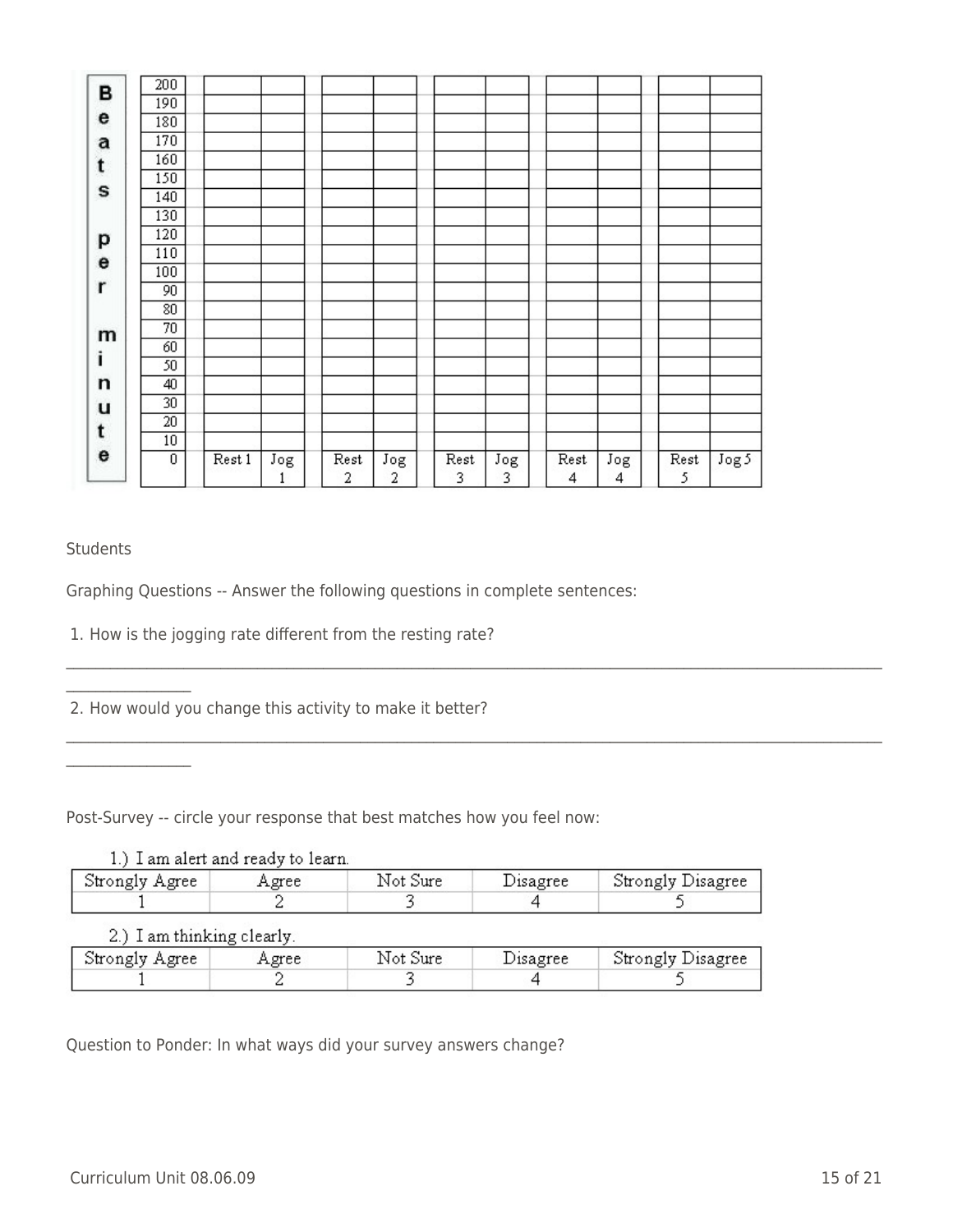#### **Teacher's Resources:**

Bernstein, A. (1999).Great graphing grabs students' attention. Library Talk . 26.

Gunter, P. L., Miller, K. A., Venn, M. L., Thomas, K, & House, S (2002). Self-Graphing to success: Computerized data management. Council for Exceptional Children . 35 , 30-34.

Kaplan, A. (1998). Math on call . Wilmington, MA: Great Source Education Group, Inc.

KidsHealth, (2006). Personal health series: Fitness. Retrieved April 7, 2008, from KidsHealth in the Classroom Web site: http://classroom.kidshealth.org/classroom/3to5/personal/fitness/fitness.pdf

Tufte, E. R. (2007). The visual display of quantitative information: Second edition . Cheshire, Connecticut: Graphics Press LLC.

\*Below are descriptions of Computer Spreadsheet and/or Graphing Programs:

#### Microsoft Excel

Microsoft's spreadsheet program, Excel, is one of the most commonly-used spreadsheet programs in public schools. The basic layout is a grid-system where the user inputs raw data onto the grid in table format. The table may then be highlighted and a graph created based on the type of data being analyzed. For example, to create a basic bar graph using two categories of data, the category names should be typed under the Acolumn one on top of the other. The data should then stem off of each respective category under the name of the data (label) located on the first row under the B-column:

|                     | Students who ran 1 mile in less than 10 min. |
|---------------------|----------------------------------------------|
| Mrs. Smith's Class  |                                              |
| Mr. Johnson's Class |                                              |

#### **Figure 12: Example of Excel spreadsheet table**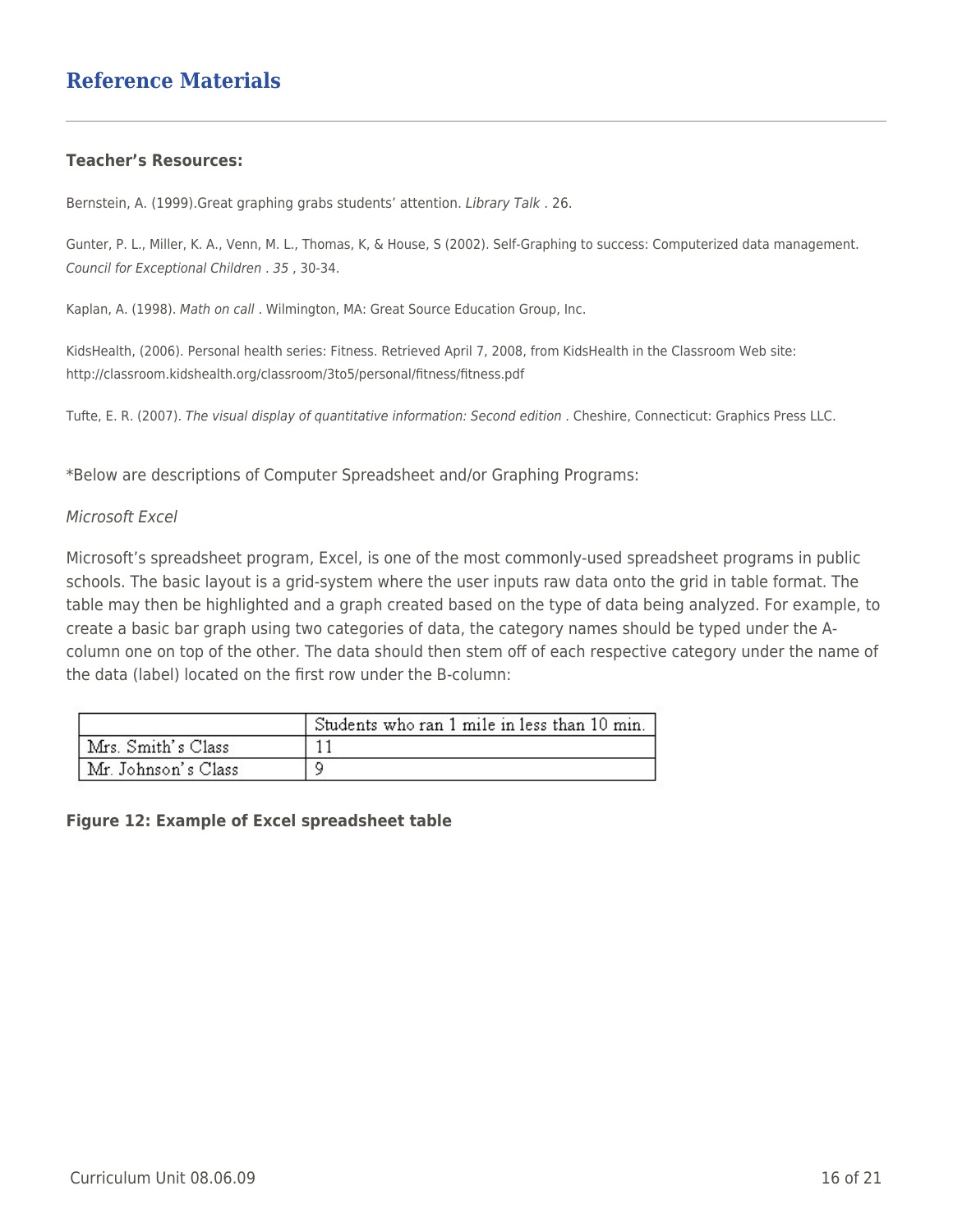

### **Figure 13: Example of Excel spreadsheet bar graph using the data table in** *Figure 12*

National Library of Virtual Manipulatives Online

This Online resource is one of many different Websites that allow the user to input data into a form or grid; the site then produces a graph of the user's choice. This type of graphical representation is highly motivating for students because it is so user-friendly. Currently the NLVM allows for the creation of bar charts, pie charts, and scatter plots, just to name the few that match with this unit. <sup>20</sup> The only way to save a graph after creating one is to download the program to the computer. If a student creates a graph online, he can only print it out using the computer's print screen function.

#### Create-A-Graph Online

The National Center for Education Statistics (NCES) also created an online graphing resource: Create-A-Graph . Its format is similar to that of the NLVM Website; however, because Create-A-Graph is a spin off of the U.S. Department of Education, it attempts to guide and teach in a student-friendly environment. This program allows for the creation of bar graphs, line graphs, and pie charts. <sup>21</sup>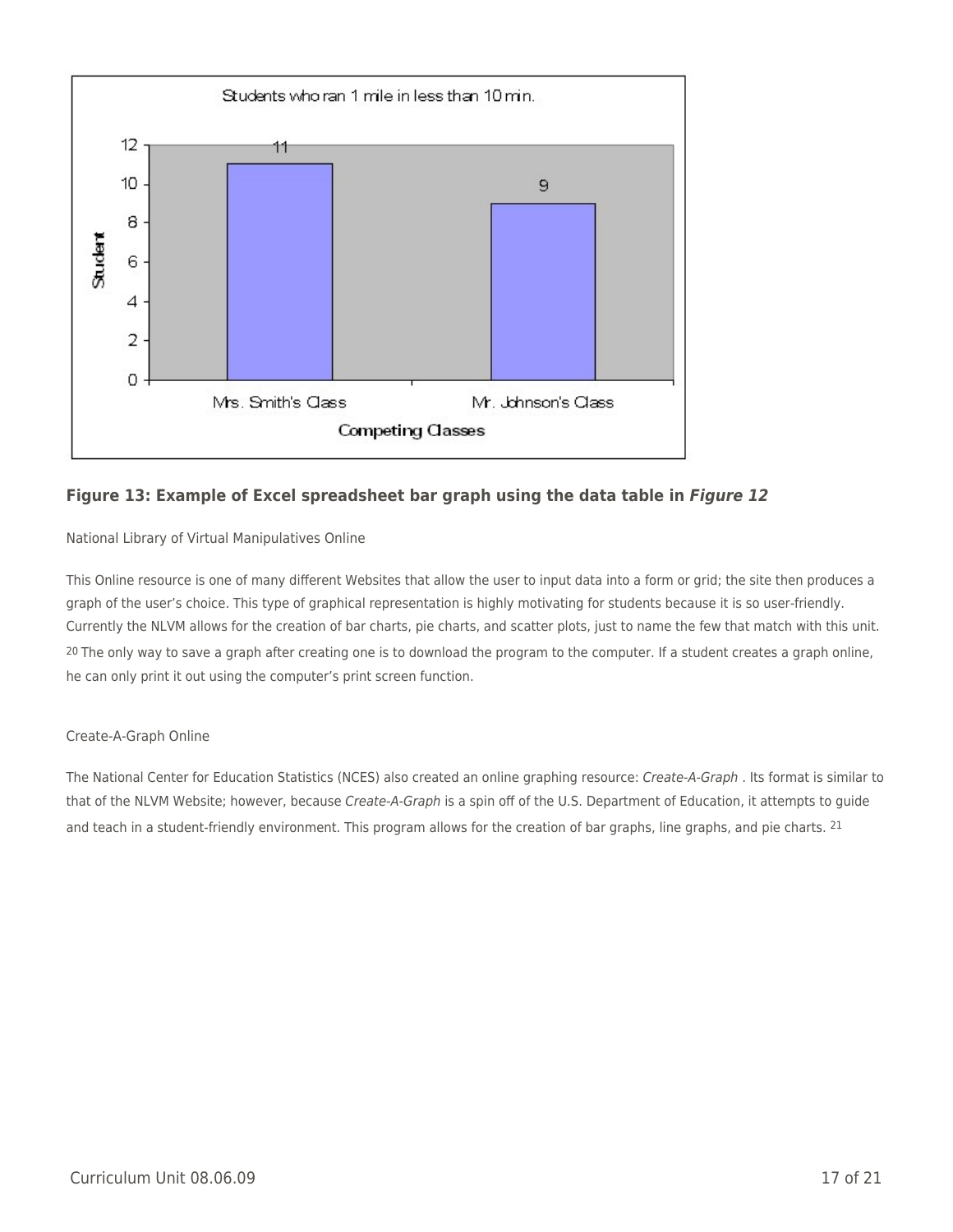

#### **Figure 14: Example of a Create-A-Graph bar graph**

#### Shodor Interactive

Shodor Education Foundation, Inc. adds its expertise to the mix with Interactive, a Website devoted to providing a means to produce various types of mathematical graphical representations. This resource is geared toward older students in advanced mathematics classes; however, younger students may still utilize its resource capability. The matching graphs that Interactive help create include bar graphs, circle graphs/pie charts, multi-bar graphs, stem-and-leaf plots, and scatter plots. 22 Shodor Interactive is only an online activity; therefore, the student must use the print screen option on his/her computer if he/she wants to save a copy of the graph.

#### **Student Resources**

Gavin, MD, M. L. (2007, May). Be a fit kid. Retrieved April 7, 2008, from KidsHealth for Kids Web site: http://www.kidshealth.org/kid/stay\_healthy/fit/fit\_kid.html

Gavin, MD, M. L. (2007, November). It's time to play. Retrieved April 7, 2008, from KidsHealth for Kids Web site: http://www.kidshealth.org/kid/stay\_healthy/fit/what\_time.html

Gavin, MD, M. L. (2007, March). Why exercise is cool. Retrieved April 7, 2008, from KidsHealth for Kids Web site: http://www.kidshealth.org/kid/stay\_healthy/fit/work\_it\_out.html

KidsHealth, How we play scrapbook. Retrieved April 7, 2008, from KidsHealth for Kids Web site: http://www.kidshealth.org/kid/stay\_healthy/fit/play\_scrapbook.html

#### $C$ urriculum Unit  $08.06.09$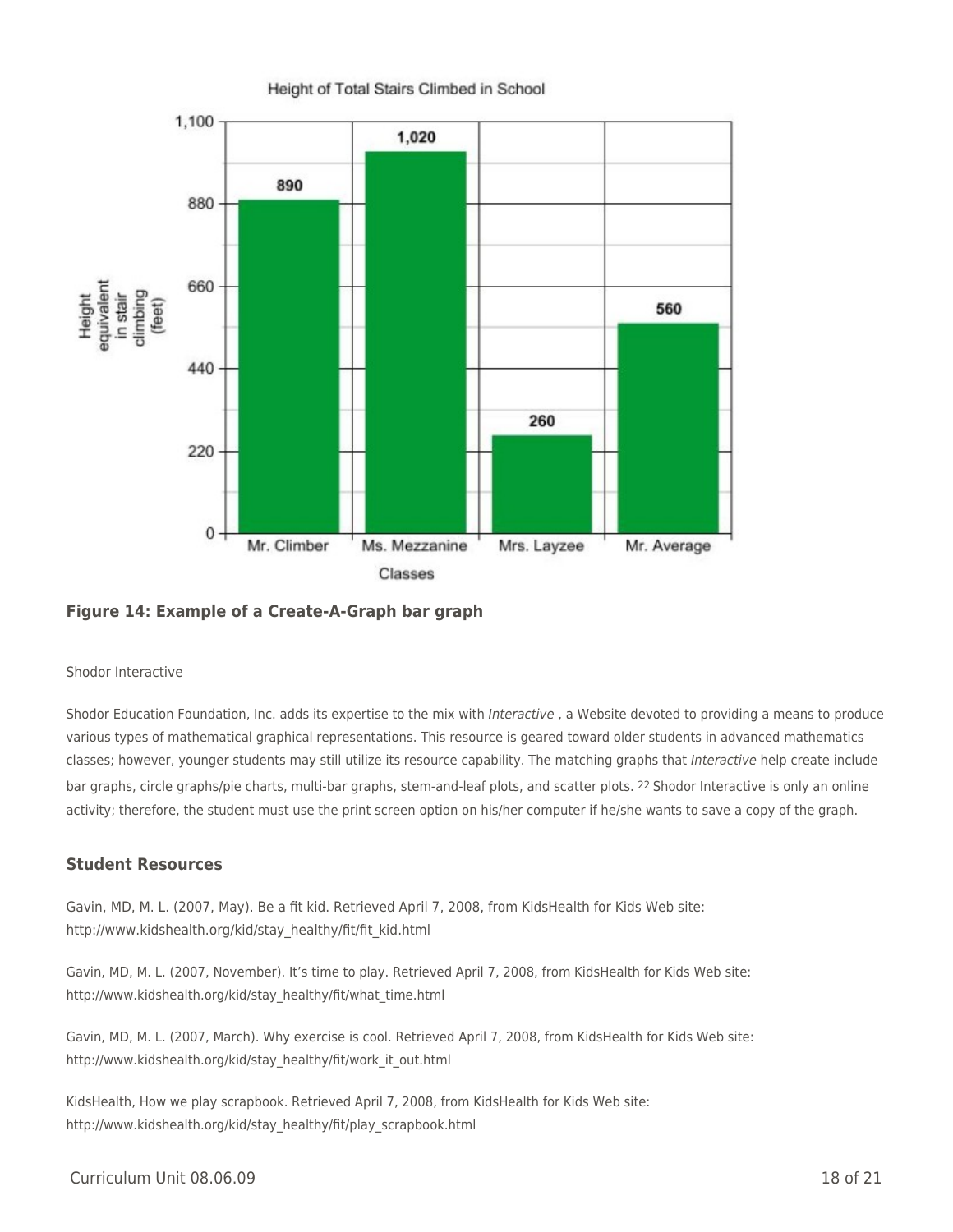Kaplan, A. (1998). Math on call . Wilmington, MA: Great Source Education Group, Inc.

Topics: Exercise. Retrieved April 7, 2008, from Kids Web site: http://www.cyh.com/HealthTopics/HealthTopicDetailsKids.aspx?p=335&np=285&id=1448

#### **Web Sites**

Adelmann, L. (2006, December 8). Having a ball in school: Lakeville school first to trade chairs for stability ball program. Retrieved April 7, 2008, from Thisweek Online Web site: http://www.thisweek-online.com/2006/December/8tribballs129.html

Gavin, MD, M. L. (2005, May). Kids and Exercise. Retrieved April 7, 2008, from Kids Health for Parents Web site: http://www.kidshealth.org/parent/fitness/general/exercise.html

Kirsch, J. (2001, June 1). Reuniting mind, body, and spirit: The lessons of sports for school reform. Retrieved April 7, 2008, from Edutopia Web site: http://www.edutopia.org/node/768

Langley, Ms. Langley's science fair webquest. Retrieved April 8, 2008, from Calvert County Public Schools Web site: http://www.calvertnet.k12.md.us/schools/whms/sciencefair.html

Mayo Clinic (2006, March 14). Mayo clinic obesity researchers test "Classroom of the future". Retrieved April 7, 2008, from Mayo Clinic Web site: http://www.mayoclinic.org/news2006-rst/3278.html

Rubenstein, G. (2005, December). Stretch goals: A different kind of PE class. Retrieved April 7, 2008, from Edutopia Web site: http://www.edutopia.org/node/1432

Slovacek, Ph.D., S. P., Tucker, Ph.D., S. A., & Pantoja, B.A., L. A study of the yoga ed program at the accelerated school. Program Evaluation and Research Collaborative (PERC) , Retrieved November 21, 2003, from http://www.yogaed.com/pdfs/researcharticle.pdf.

Trost, Ph.D., S. G. (2007 Fall). Active education: Physical education, physical activity and academic performance. Robert Wood Johnson Foundation: Active Living Research , Retrieved April 7, 2008, from http://activelivingresearch.org/alr/alr/files/Active\_Ed.pdf

## **NOTES**

1. Langley, Ms. Langley's science fair webquest. Retrieved April 8, 2008, from Calvert County Public Schools Web site: http://www.calvertnet.k12.md.us/schools/whms/sciencefair.html

2. Lee S, Burgeson C, Fulton J, Spain C. Physical education and physical activity: Results from the school health policies and programs study 2006. Journal of School Health 2007; 77:435-463.

3. Trost, Ph.D., S. G. (2007 Fall). Active education: Physical education, physical activity and academic performance. Robert Wood Johnson Foundation: Active Living Research, Retrieved April 7, 2008, from http://activelivingresearch.org/alr/alr/files/Active\_Ed.pdf

4. Martin, L. T., & Chalmers, G. R. (2007). The relationship between academic achievement and physical fitness. The Physical Educator . 64, 214-221.

5. Hall, E. M. (2007).Integration: Helping to get our kids moving and learning. The Physical Educator . 64 , 123-128.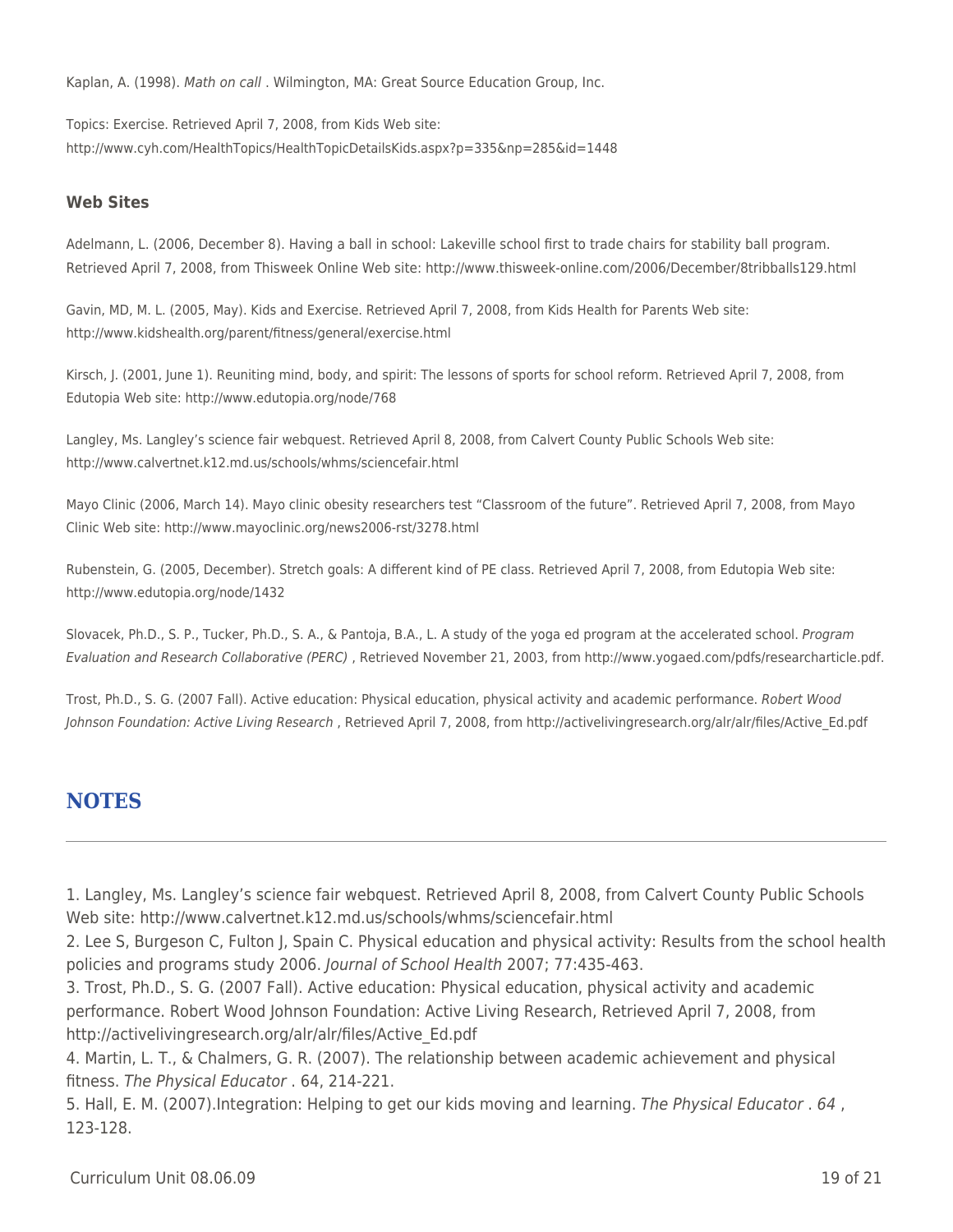6. Tague, S., Kellogg, N. Science inquiry toolkit: Leaders in learning and the colorado science cadre. Retrieved May 27, 2008, from The Center for Transforming Learning & Teaching Web site: http://ctlt.org/ 7. Ibid.

8. Likert scale. In Wikipedia [Web]. Retrieved May 26, 2008, from http://en.wikipedia.org/wiki/Likert\_scale 9. Tufte, E. R. (2007). The visual display of quantitative information: Second edition. Cheshire, Connecticut: Graphics Press LLC. Introduction.

10. Tufte, E. R. (2007). The visual display of quantitative information: Second edition. Cheshire, Connecticut: Graphics Press LLC. 51, 87.

11. Kaplan, A. (1998). Math on call . Wilmington, MA: Great Source Education Group, Inc.

12. (2008). Pictograph - Statistics. Retrieved May 27, 2008, from iCoachMath.com Web site: http://www.icoachmath.com/SiteMap/Pictograph.html

13. Bar chart. (2008). In Wikipedia [Web]. Retrieved May 26, 2008, from http://en.wikipedia.org/wiki/Bar\_graph 14. Nord, J. (1995, Dec. 10). Jen's Line Plot Instructions. Retrieved May 27, 2008, from Northern Michigan University Web site: http://ellerbruch.nmu.edu/cs255/jnord/lineplot.html

15. Youtsey, C. Line graph. Retrieved May 27, 2008, from University of Illinois at Urbana-Champaign: MSTE Web site: http://www.mste.uiuc.edu/courses/ci330ms/youtsey/lineinfo.html

16. Youtsey, C. Pie charts. Retrieved May 27, 2008, from University of Illinois at Urbana-Champaign: MSTE Web site: http://www.mste.uiuc.edu/courses/ci330ms/youtsey/pieinfo.html

17. Youtsey, C. Scatter plots. Retrieved May 27, 2008, from University of Illinois at Urbana-Champaign: MSTE Web site: http://www.mste.uiuc.edu/courses/ci330ms/youtsey/scatterinfo.html

18. Nord, J. (1995, Dec. 10). Jen's Stem-and-Leaf Instructions. Retrieved May 27, 2008, from Northern Michigan University Web site: http://ellerbruch.nmu.edu/cs255/jnord/stemplot.html

19. Niezgoda, D. A., & Moyer-Packenham, P. S. (2005). Hickory Dickory Dock: Navigating through Data Analysis.. Teaching Children Mathematics . 11 , 292-300.

20. (2007). Data analysis & probability (All grade bands). Retrieved May 27, 2008, from National Library of Virtual Manipulatives Web site: http://nlvm.usu.edu/en/nav/topic\_t\_5.html

21. Create a graph. Retrieved May 27, 2008, from National Center for Education Statistics (NCES) Web site: http://nces.ed.gov/nceskids/createagraph/default.aspx

22. Tools: Statistics. Retrieved May 27, 2008, from Shodor Web site: http://www.shodor.org/interactivate/tools/